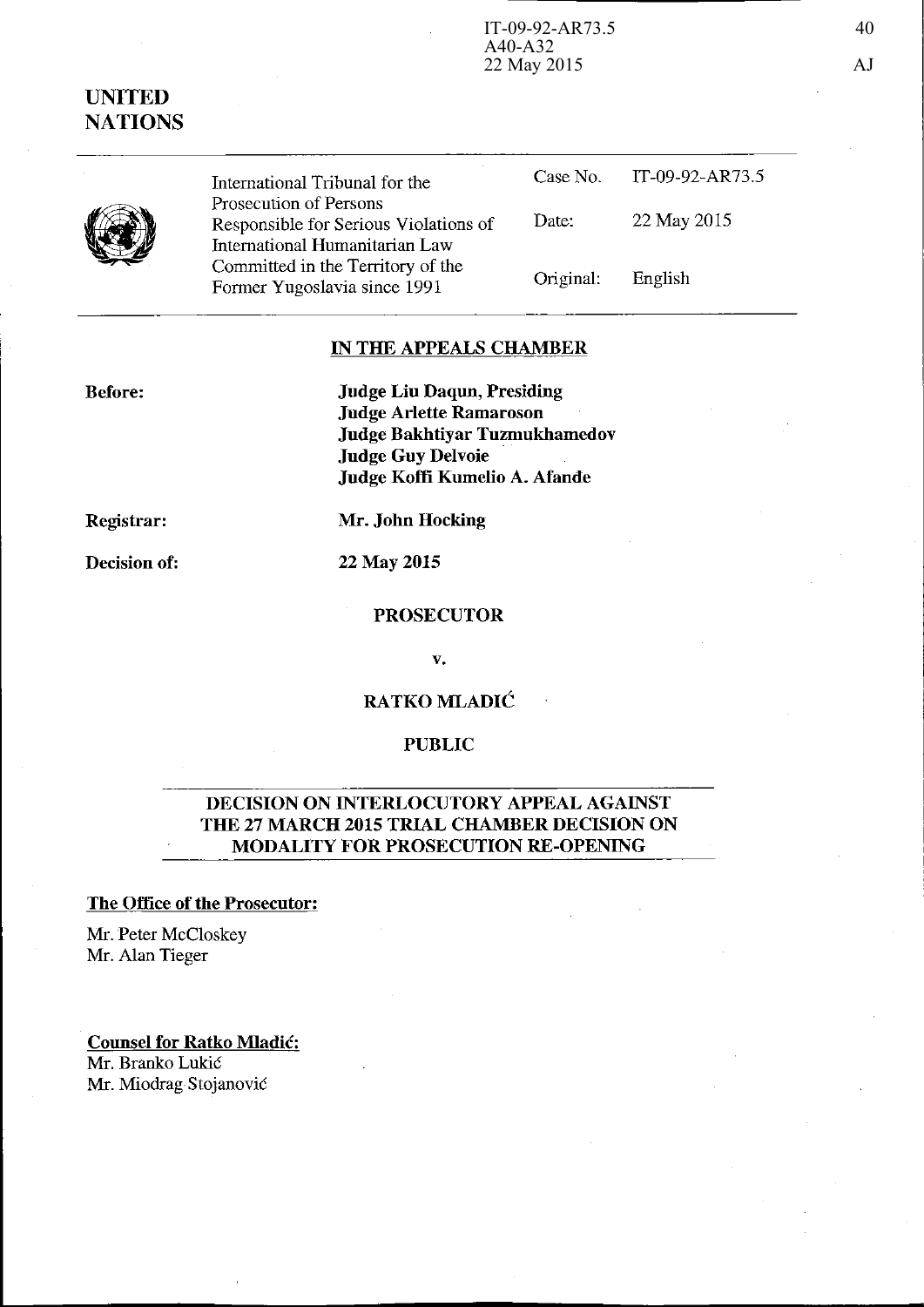1. The Appeals Chamber of the Intemational Tribunal for the Prosecution of Persons Responsible for Serious Violations of International Humanitarian Law Committed in the Territory of the former Yugoslavia since 1991 ("Appeals Chamber" and "Tribunal", respectively) is seised of the "Interlocutory Appeal of the 27 March 2015 Decision on Defence Request to Adopt Modality for Prosecution Re-Opening" filed by Ratko Mladic ("Mladic") on 24 April 2015 ("Appeal") against the "Decision on Defence Request to Adopt Modality for Prosecution Re-Opening" issued by Trial Chamber I of the Tribunal ("Trial Chamber") on 27 March 2015 ("Impugned Decision"). The Office of the Prosecutor ("Prosecution") filed a response on 1 May 2015.<sup>1</sup> The Deputy Registrar filed a submission on 5 May 2015.<sup>2</sup> Mladic did not file a reply.

### **I. BACKGROUND**

2. On 26 August 2014, the Prosecution requested to re-open its case in order to present new evidence in relation to the Tomašica mass grave ("Prosecution re-opening").<sup>3</sup> The proffered evidence included 43 documents and the testimony of six expert witnesses and seven fact witnesses, five of whom were proposed pursuant to Rule 92 *his* of the Tribunal's Rules of Procedure and Evidence ("Rules").<sup>4</sup> On 23 October 2014, the Trial Chamber granted the request and decided to hear the presentation of the re-opening evidence *"en bloc* at a time to be detennined at a later stage".<sup>5</sup> In the same decision, the Trial Chamber also informed the parties that it would issue a decision on the exact timing of the Prosecution re-opening, including how much time will be available to the Prosecution, once any Rule 92 *bis* and Rule 94 *bis* applications had been ruled upon. 6

3. During a hearing held on 5 February 2015, the Trial Chamber informed the parties of its inclination to hear the Prosecution re-opening evidence in Mayor June 2015 and invited the parties to respond.<sup>7</sup> On 9 March 2015, the parties made oral submissions concerning the proposed timing of the Prosecution re-opening. <sup>8</sup>

1

<sup>&</sup>lt;sup>1</sup> Prosecution Response to Interlocutory Appeal of the 27 March 2015 Decision on Defence Request to Adopt Modality for Prosecution Re-Opening, 1 May 2015 ("Response").

Deputy Registrar's Submission Regarding Interlocutory Appeal of Decision on Modality for Prosecution Re-Opening, 5 May 2015 ("Deputy Registrar Submission").

*<sup>3</sup> Prosecutor* v. *Ratko Mladic,* Case No. IT-09-92-T, Prosecution Motion (0 Re-Open its Case-in-Chief, 26 August 2014 (with confidential annexes A and S) ("Re-Opening Motion"), para. L

Re-Opening Motion, para. 4.

*<sup>5</sup>Prosecutor* **v.** *Ratko* **Mladic, Case No. IT-09-92-T, Decision on Prosecution Motion to Re-Open its Case-in-Chief,** 

<sup>23</sup> October 2014 ("Re-Opening Decision"), para. 12.

<sup>6</sup> Re-Opening Decision, para. 12.

<sup>7</sup>*Prosecutor* v. *Ratko Mladic,* Case No. IT-09-92-T, T. 31255 (5 February 2015).

<sup>8</sup>*Prosecutor* v. *Ratko Mladic,* Case No. IT-09-92-T, T. 32742-32944 (9 March 2015).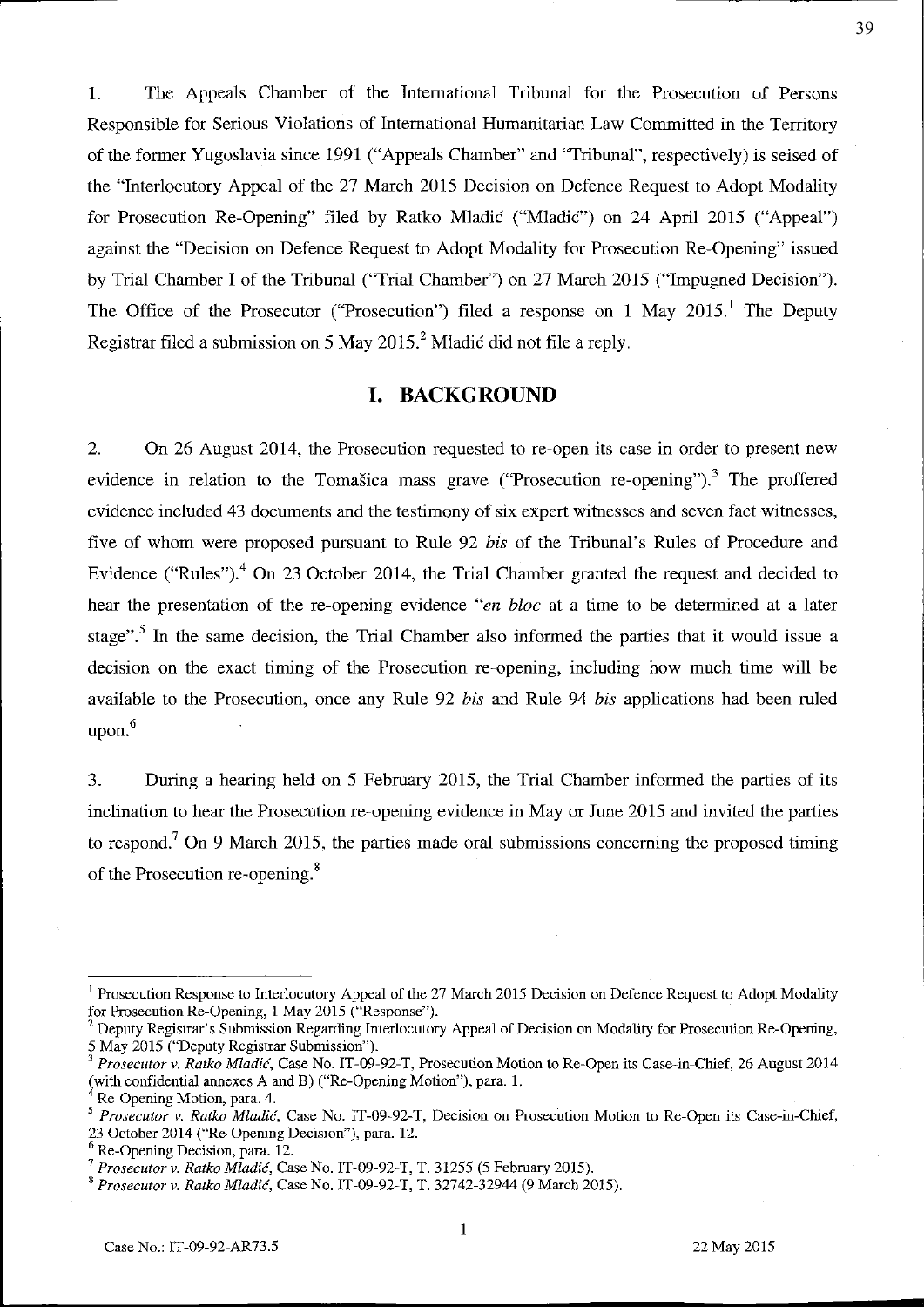4. On 12 March 2015, M1adic filed a submission, in which he suggested an adjournment from 1 May 2015 until the court summer recess of 2015 in order to adequately prepare for the Prosecution re-opening, and that the re-opening evidence be heard after the court summer recess.<sup>9</sup> On 27 March 2015, the Trial Chamber issued the Impugned Decision, in which it granted Mladić's request in part and decided that: (i) the trial hearing will be adjourned between 22 May and 22 June 2015; and (ii) the presentation of the Prosecution re-opening shall commence on 22 June 2015.<sup>10</sup>

5. On 17 April 2015, the Trial Chamber granted Mladić's application for certification to appeal the Impugned Decision.<sup>11</sup> The Trial Chamber recognised, *inter alia*, that the determination of the amount of time necessary for Mladic to prepare for the Prosecution re-opening significantly affected the fair and expeditious conduct of the proceedings or the outcome of the trial.<sup>12</sup> On 21 April 2015, the Trial Chamber orally determined that, in relation to the Prosecution re-opening, the Prosecution will have nine hours for a total of eight witnesses, consisting of two 92  $ter$  witnesses and six expert witnesses.<sup>13</sup>

# **II. STANDARD OF REVIEW**

6. Trial Chambers enjoy considerable discretion in relation to the management of the proceedings before them, including scheduling of trials, to which the Appeals Chamber accords deference.<sup>14</sup> Such deference is based on the recognition by the Appeals Chamber of a trial chamber's "organic familiarity with the day-to-day conduct of the parties and practical demands of the case".<sup>15</sup> In order to successfully challenge a discretionary decision, a party must demonstrate that the trial chamber has committed a discernible error resulting in prejudice to that party.<sup>16</sup> The Appeals Chamber will only overturn a trial chamber's discretionary decision where it is found to be: (i) based on an incorrect interpretation of governing law; (ii) based on a patently incorrect conclusion of fact; or (iii) so unfair or unreasonable as to constitute an abuse of the trial chamber's

*<sup>9</sup> Prosecutor* v. *Ratko Mladic,* Case No. IT-09-92-T, Defence Submission as to Proposed Modality of Prosecution Re-Opening, 12 March 2015 ("Modality Request"), paras 6-8.

 $^{10}$  Impugned Decision, para. 15.

<sup>&</sup>lt;sup>11</sup> Prosecutor v. *Ratko Mladić*, Case No. IT-09-92-T, Decision on Defence Motion for Certification to Appeal the Decision on Defence Request to Adopt Modality for Prosecution Re-Opening, 17 April 2015 ("Certification Decision"), para. 8.

**<sup>12</sup> Certification Decision, para. 6.** *See also* **Certification Decision, para. 7.** 

<sup>13</sup>*Prosecutor* v. *Ratko Mladic,* Case No. IT-09-92-T, T. 34539 (21 April 2015).

<sup>&</sup>lt;sup>14</sup> See, e.g., Prosecutor v. Nikola Šainović et al., Case No. IT-05-87-A, Judgement, 23 January 2014 ("Šainović et al., Appeal Judgement"), para. 29; *Prosecutor* v. *Radovan Karadzic,* Case No. IT-95-5118-AR73.1O, Decision on Appeal from Decision on Duration of Defence Case, 29 January 2013, para. 7.

<sup>15</sup>*See, e.g., Prosecutor* v. *Anle Golovina et aI.,* Case No. IT-06-90-AR73.6, Decision on Ivan Cermak and Mladen Markac Interlocutory Appeals Against Trial Chamber's Decision to Reopen the Prosecution Case, 1 July 2010, para. 5.

<sup>&</sup>lt;sup>16</sup> See, e.g., Prosecutor v. *Goran Hadžić*, Case No. IT-04-75-AR65.1, Decision on Urgent Interlocutory Appeal From Decision Denying Provisional Release (with confidential annex), 13 April 2015 *("Hadiic* Decision"), para. 5; *Sainovic el 01.,* Appeal Judgement, para. 29.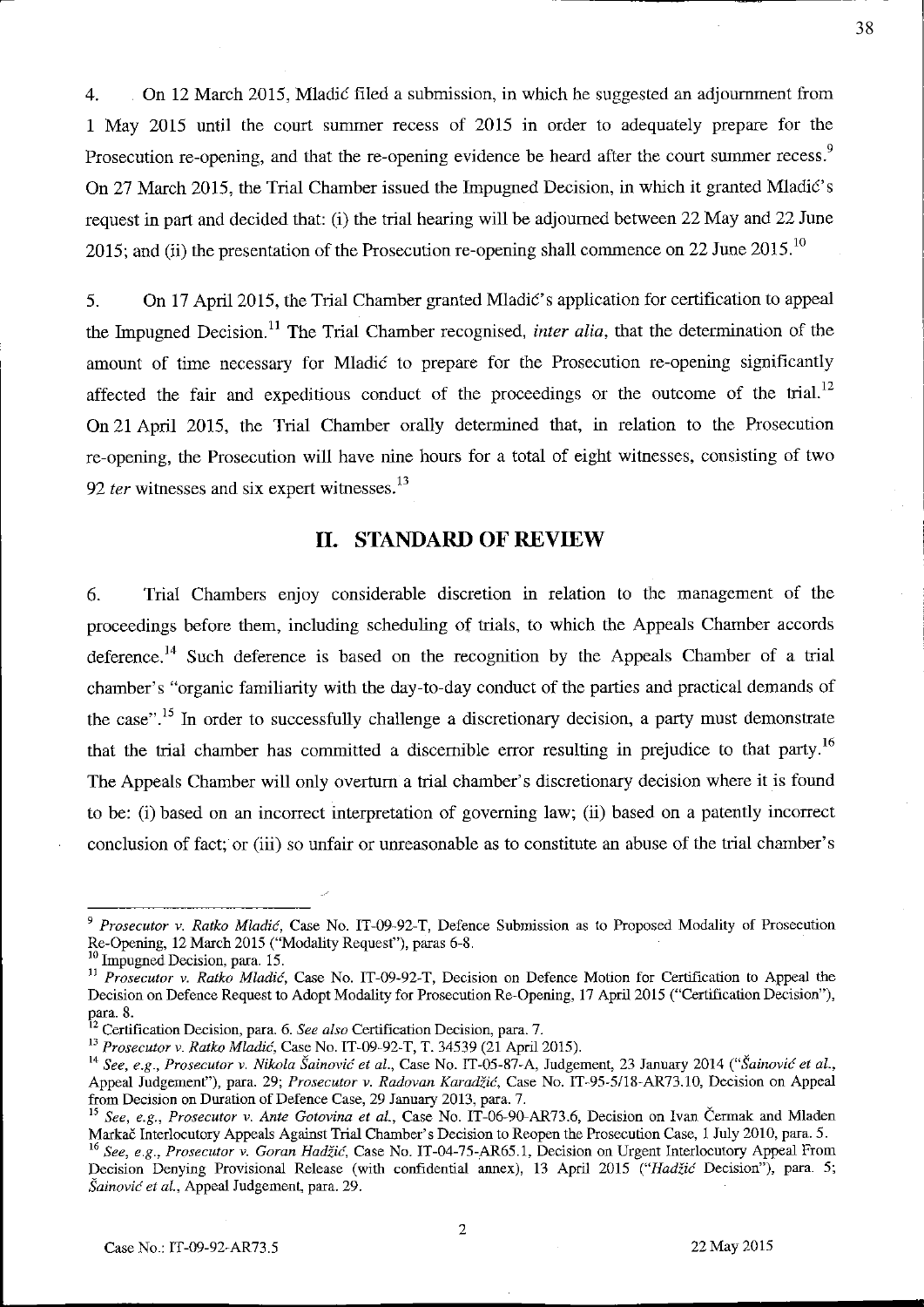discretion.<sup>17</sup> The Appeals Chamber will consider whether the trial chamber has given weight to extraneous or irrelevant considerations or has failed to give weight or sufficient weight to relevant considerations in reaching its decision.<sup>18</sup>

#### **III. DISCUSSION**

#### **A. Submissions of the parties**

7. Mladic argues that the Trial Chamber, in adjourning the trial until 22 June 2015, failed to consider factual circumstances of his case and thus failed to grant "proportionally adequate" time for the Defence to prepare for the Prosecution re-opening.<sup>19</sup> Mladic requests the Appeals Chamber to reverse the Impugned Decision and either: (i) determine a more reasonable time period for the adjournment of the trial; or (ii) remand the matter to the Trial Chamber to allocate "a more fair and reasonable time period" for the adjournment of the trial. $^{20}$ 

8. **In** support of his Appeal, Mladic first submits that the Trial Chamber infringed the principle of equality of arms.<sup>21</sup> He claims that the Trial Chamber created "its own formulation of the standard" for determining a proportionally adequate amount of preparation time when it stated that Mladic's submissions ignored "the difference in the evidentiary burden between the parties, which has an impact on preparation time for the presentation of evidence".<sup>22</sup> He maintains that by adopting and strictly applying this erroneous standard, the Trial Chamber incorrectly implied that he was seeking the same amount of time as that granted to the Prosecution for preparing its re-opening, when in fact he requested an amount of time proportional to that of the Prosecution.<sup>23</sup>

9. Mladic further submits that the Trial Chamber failed to adequately consider the "factual matrix" of his case in its entirety,  $^{24}$  including: (i) the fact that his Defence team had been engaged in significant work in his ongoing case;<sup>25</sup> (ii) difficulties obtaining funding for Defence experts and in preparing expert evidence;<sup>26</sup> and (iii) the Trial Chamber's own delays in deciding motions relevant

<sup>&</sup>lt;sup>17</sup>*Hadžić* Decision, para. 5; Šainović et al., Appeal Judgement, para. 29.

<sup>&</sup>lt;sup>18</sup> Hadžić Decision, para. 5; Šainović et al., Appeal Judgement, para. 29.

<sup>&</sup>lt;sup>19</sup> Appeal, paras 21, 23-24, 32.

 $^{20}$  Appeal, p. 13.

<sup>2</sup>t Appeal, paras 21, 32. *See also* Appeal, paras 9, 16-20, 25-26.

<sup>22</sup>Appeal, para. 21, *referring to* Impugned Decision, para. 10. *See also* Appeal, paras 9, 25-26, 32.

 $23$  Appeal, paras 25-26.

 $24$  Appeal, paras 21, 22.

 $25$  Appeal, para. 27.

<sup>&</sup>lt;sup>26</sup> Appeal, para. 28. In this regard, Mladić submits that the Trial Chamber failed to consider time required for significant administrative steps to obtain funding and approval for Defence experts. He further argues that beyond saying that the Defence should have brought the funding problems to the attention of the Trial Chamber sooner, the Impugned Decision took no steps to assist the Defence to obtain funding from the Tribunal's Registry. *See* Appeal, para. 28.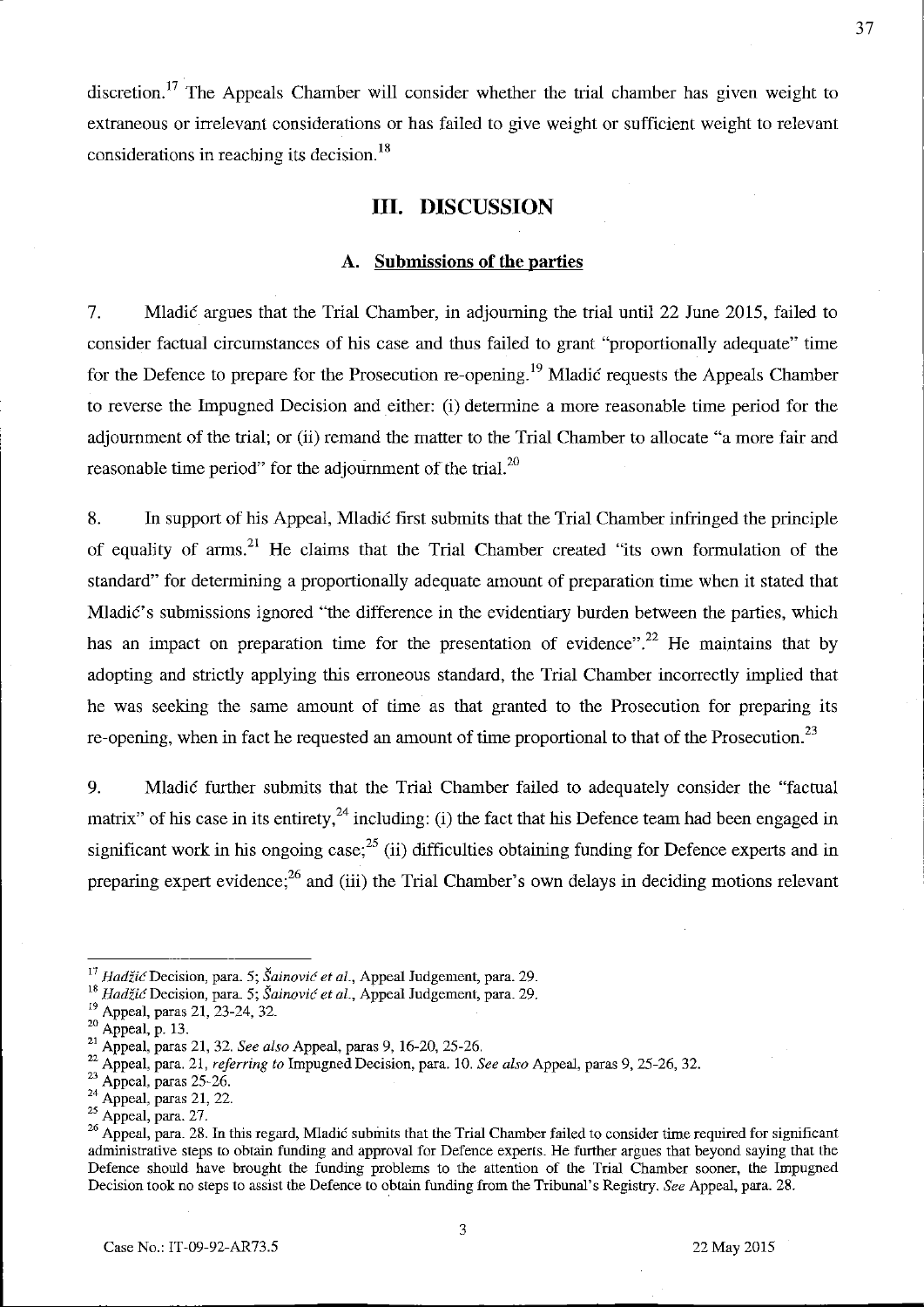to the Prosecution's re-opening<sup>27</sup> and other matters that were "beyond the control of the Defence", such as the lack of Rule 92 ter filings.<sup>28</sup> Mladic avers that the Trial Chamber unfairly required him to use the short adjournment for the purposes of preparing for cross-examination of Prosecution witnesses for the Re-Opening and for preparing any Defence evidence to be presented in rebuttal during his case.<sup>29</sup> He further contends that the Trial Chamber failed to provide a reasoned opinion as to how it determined that this short adjournment, from 22 May to 22 June 2015, was sufficient and adequate for both purposes under the factual circumstances of the case.<sup>30</sup>

10, Finally, Mladic submits that the Trial Chamber "mis-states and misapprehends" the disclosure issue regarding the Tomasica-related materials when it found that "the dispute between the parties is not about whether material was disclosed, but rather whether this material was disclosed in acceptable format".<sup>31</sup> He argues that the materials disclosed by the Prosecution were "not usable".<sup>32</sup> He further asserts that the Prosecution has made additional disclosures, including on 17 April 2015 (the date of the Certification Decision), and therefore the Trial Chamber's assumption regarding the disclosure issue in the Impugned Decision is "erroneous and premature".<sup>33</sup>

11. The Prosecution responds that the Appeal should be dismissed as Mladic fails to show any discernible error in the Trial Chamber's exercise of its discretion.<sup>34</sup> In this regard, it submits that: (i) the Trial Chamber's interpretation of the applicable law on the equality of anns is consistent with the Tribunal's jurisprudence;<sup>35</sup> (ii) granting Mladic a one-month adjournment was based on a number of carefully reasoned factors;<sup>36</sup> (iii) the Trial Chamber did not err in expecting Mladic to use the adjournment for both the preparation of the Prosecution re-opening evidence and his own Defence evidence to challenge the re-opening evidence;<sup>37</sup> and (iv) the Tomasica-related materials were disclosed in a usable format in accordance with standard procedure, which the Appeals

<sup>27</sup> Appeal, para, 29.

<sup>28</sup> Appeal, paras 29-30. *See also* Appeal, para. 32. In this regard, Mladic argues that the Trial Chamber unfairly held that the Defence was lacking in due diligence. Appeal, paras 29-30.

 $^{29}$  Appeal, paras 22, 24, 31.

<sup>&</sup>lt;sup>30</sup> Appeal, paras 22-24.

 $31$  Appeal, paras  $33-34$ .

 $32$  Appeal, para. 34.

 $33$  Appeal, para. 35.

<sup>34</sup> Response, paras 1, 18.

<sup>&</sup>lt;sup>35</sup> Response, paras 3-4.

<sup>&</sup>lt;sup>36</sup> Response, para. 5. The Prosecution submits that the Trial Chamber made a correct determination of the length of the **adjournment, taking into account relevant factors such as the time required for obtaining further funding, the time needed for reviewing and producing expert evidence, and trial scheduling and disclosure issues. Response, paras 8-9,**  *referring 10* Impugned Decision, paras 11-12.

<sup>37</sup>**Response, para. 12. The Prosecution maintains,** *inter alia,* **that Mladic had already prepared for and cross-examined three of the same expert witnesses who had previously testified and whom the Prosecution intends to recall during the**  Prosecution re-opening. Response, para. 13. In addition, the Prosecution submits that contrary to Mladic's claim, it filed applications pursuant to Rule 92 *ler* in November 2014. Response, para. 13.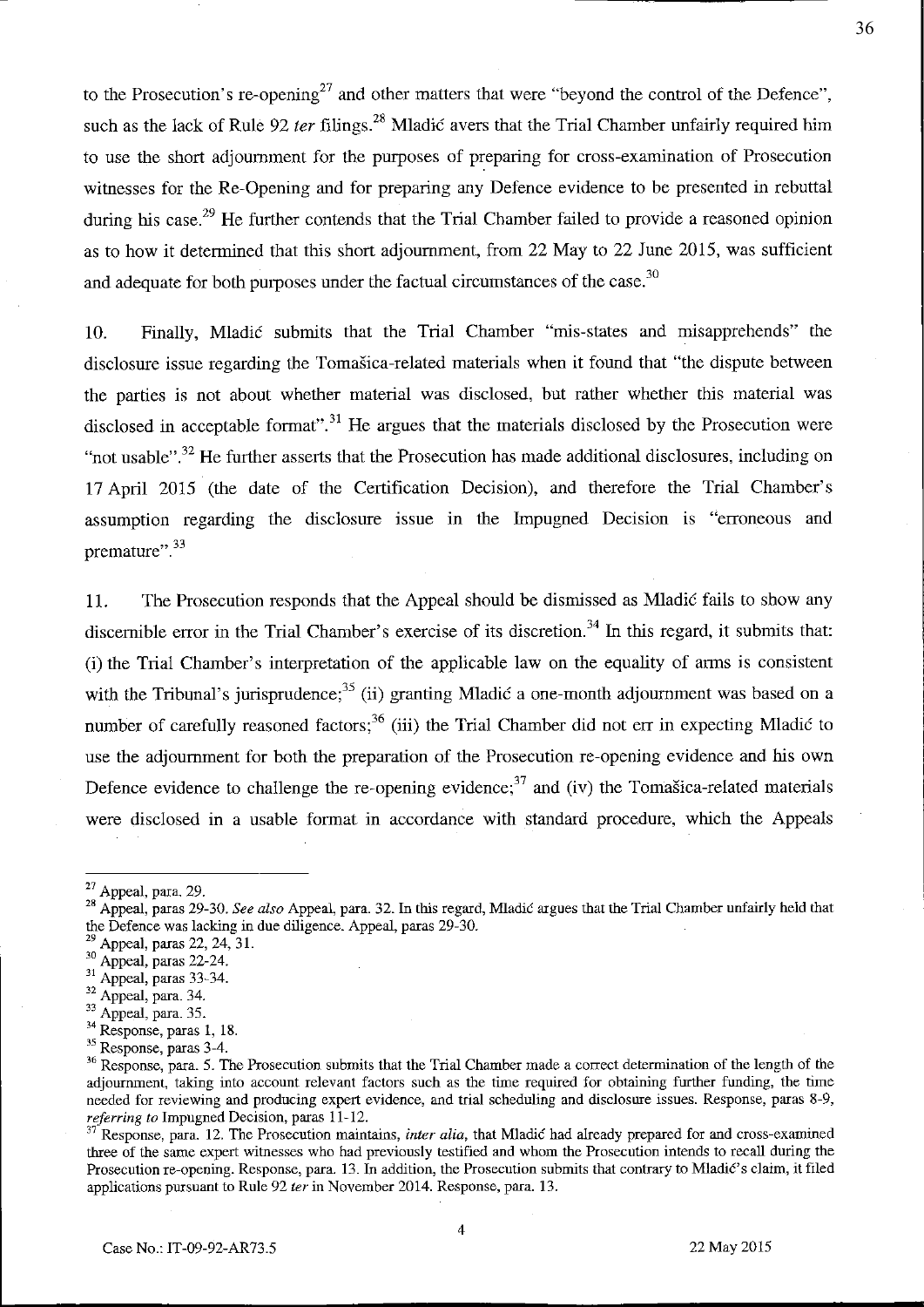Chamber has confirmed to be satisfactory.<sup>38</sup> The Prosecution further explains that, while the vast majority of the Tomasica-related materials were disclosed in August 2014, it continues to disclose new materials, including 69 individual victim identification documents that were provided to the Defence on 17 April 2015.<sup>39</sup> The Prosecution submits that disclosure "on a continuous basis does" not establish any error in the Trial Chamber's analysis".<sup>40</sup>

# **B.** Analysis

12. Turning to Mladić's contention regarding the principle of equality of arms, the Appeals Chamber is not persuaded that the Trial Chamber committed a discernible error of law. The Impugned Decision reflects that the Trial Chamber correctly recalled the applicable law and the principle of equality of arms.<sup>41</sup> It explicitly referred to its obligation to ensure a fair and expeditious trial as well as to the accused's right to have adequate time and facilities for the preparation of the defence enshrined in Articles 20(1) and 21(4) of the Statute of the Tribunal ("Statute").<sup>42</sup> The Trial Chamber further stated that it has discretion regarding trial scheduling matters, but it noted that this discretion was limited by obligations under Articles 20 and 21 of the Statute.<sup>43</sup> The Trial Chamber also recalled the Tribunal's jurisprudence that "[i]t is not possible to set a standard of what constitutes adequate time to prepare a defence" and that the "length of the preparation period depends on a number of factors specific to each case".<sup>44</sup> On this basis, the Appeals Chamber is satisfied that the Trial Chamber was duly aware of its obligations regarding equality of arms.

13. The Appeals Chamber observes that, in response to MladiC's repeated submission that "the Prosecution has a larger team and that any time given to the Defence should be compared to the time the Prosecution required to analyse the re-opening evidence", the Trial Chamber stated that Mladic "ignore<sup>[d]</sup> the difference in the evidentiary burden between the parties, which has an impact on preparation time for the presentation of evidence".<sup>45</sup> Contrary to Mladić's assertion, the Appeals Chamber is not convinced that the Trial Chamber created its own standard for equality of arms. Rather, the Trial Chamber was considering and reminding Mladic of a relevant circumstance,

<sup>38</sup> Response, para. 15, *citing Prosecutor* v. *Ratko Mladic.* Case No. IT-09-92-AR73.3, Decision on Defence Interlocutory Appeal Against the Trial Charuber's Decision on EDS Disclosure Methods, 28 November 2013 *("Mladic*  Decision of 28 November 2013"), paras 25, 28. The Prosecution states that it assisted Mladic through several **fe-disclosures of the same material in various formats as requested. Response, para. 15. According to the Prosecution, Mladie's contention about an unusable format pertains to this afore-mentioned fe-disclosure process of the material in a**  format suitable to him, which has no bearing on the issues raised in the Appeal. Response, para. 15.

<sup>39</sup> Response, paras 16-17.

**<sup>40</sup> Response, para. 17.** 

<sup>41</sup>**Impugned Decision, para. 7.** 

<sup>42</sup>**Impugned Decision, para. 7.** 

<sup>43</sup>**Impugned Decision, para. 8.** 

<sup>44</sup>**hnpugned Decision, para. 8,** *citing Prosecutor v. Augustin Ngirabatware,* **Case No. ICTR-99-54-A, Decision on**  Augustin Ngirabatware's Appeal of Decisions Denying Motions to Vary Trial Date, 12 May 2009, para. 28.

<sup>45</sup> Impugned Decision, para. 10.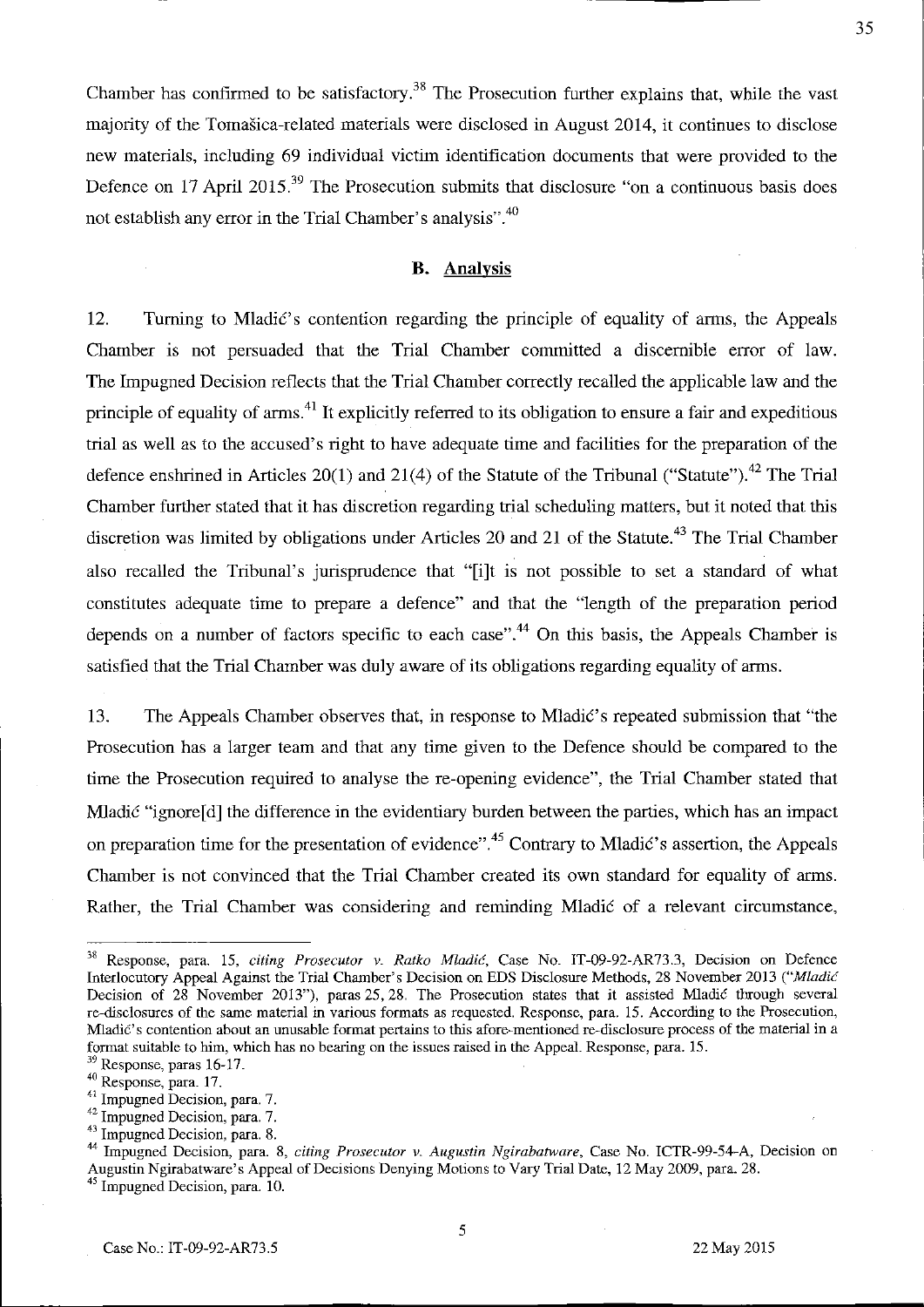the Prosecution's heavier evidentiary burden. The Appeals Chamber recalls that unlike the case of the Prosecution, which bears the burden of proof, defence strategies often focus ou poking specifically targeted holes in the Prosecution's case, an endeavour which may require less time and fewer witnesses 46 On this basis, Mladic fails to demonstrate how the Trial Chamber committed a discernible error in its interpretation of the governing law. He also does not show how the Trial Chamber incorrectly implied that he was seeking the same amount of time granted to the Prosecution rather than a proportional time.

14. The Appeals Chamber is further not convinced that the Trial Chamber, in granting an adjournment from 22 May 2015 until 22 June 2015, failed to adequately consider the factual circumstances of Mladic's case, thus amounting to an error in the exercise of its discretion. Contrary to Mladic's assertion, the Trial Chamber expressly considered his argument that his Defence team was "too engaged in the presentation of the Defence case to meaningfully prepare for the re-opening".<sup>47</sup> It stated that the Defence should have reconsidered the allocation of its resources once it was informed of the anticipated evidence that the Prosecution intended to present in its re-opening, and at the latest, once the Trial Chamber granted the Prosecution re-opening in October 2014.<sup>48</sup> The Trial Chamber also considered his submissions on the difficulties in obtaining further funding for experts.<sup>49</sup> The Trial Chamber observed that Mladic's requests for additional funding to challenge the experts in the Prosecution re-opening were only made in March 2015, subsequent to the Trial Chamber's inquiry, in February 2015, about the timing of the Prosecution re-opening.50 According to the Trial Chamber, Mladic "could and should have ensured that the Prosecution's expert reports, which had been disclosed in August 2014, be reviewed by experts or others so as to avoid unnecessary delays".<sup>51</sup> In addition, the Appeals Chamber observes that on 13 March 2015 and 17 April 2015 the Registry contacted Mladic's Lead Counsel to obtain the necessary information regarding the Defence's proposed experts, but that the Defence has not responded.<sup>52</sup> Finally, the Appeals Chamber is also not persuaded that the Trial Chamber, in stating that the Defence team has not demonstrated due diligence in preparing for the Prosecution re-opening, ignored other factors of delay.<sup>53</sup> In this regard, the Trial Chamber explicitly noted

*<sup>46</sup> See, e.g., Sainovic et al.,* Appeal Judgement, para. 132; *Prosecutor* v. *Naser Oric,* Case No. IT-03-68-AR73.2, Interlocutory Decision on Length of Defence Case, 20 July 2005, para. 7.

 $<sup>7</sup>$  Impugned Decision, para. 11.</sup>

<sup>48</sup> Impugned Decision, para. 11.

<sup>&</sup>lt;sup>49</sup> Impugned Decision, para. 11. The Appeals Chamber understands that Mladic does not challenge the conduct of the Registry in this regard, nor does be argue that it failed to provide him with the necessary funding for the preparation of his Defence. *See* Appeal, paras 5, 23, 28.

<sup>&</sup>lt;sup>3</sup> Impugned Decision, para. 11. *See also* Impugned Decision, para. 1.

<sup>51</sup> Impugned Decision, para. 11.

<sup>&</sup>lt;sup>52</sup> Deputy Registrar Submission, para. 4.

<sup>53</sup> Appeal, para. 29.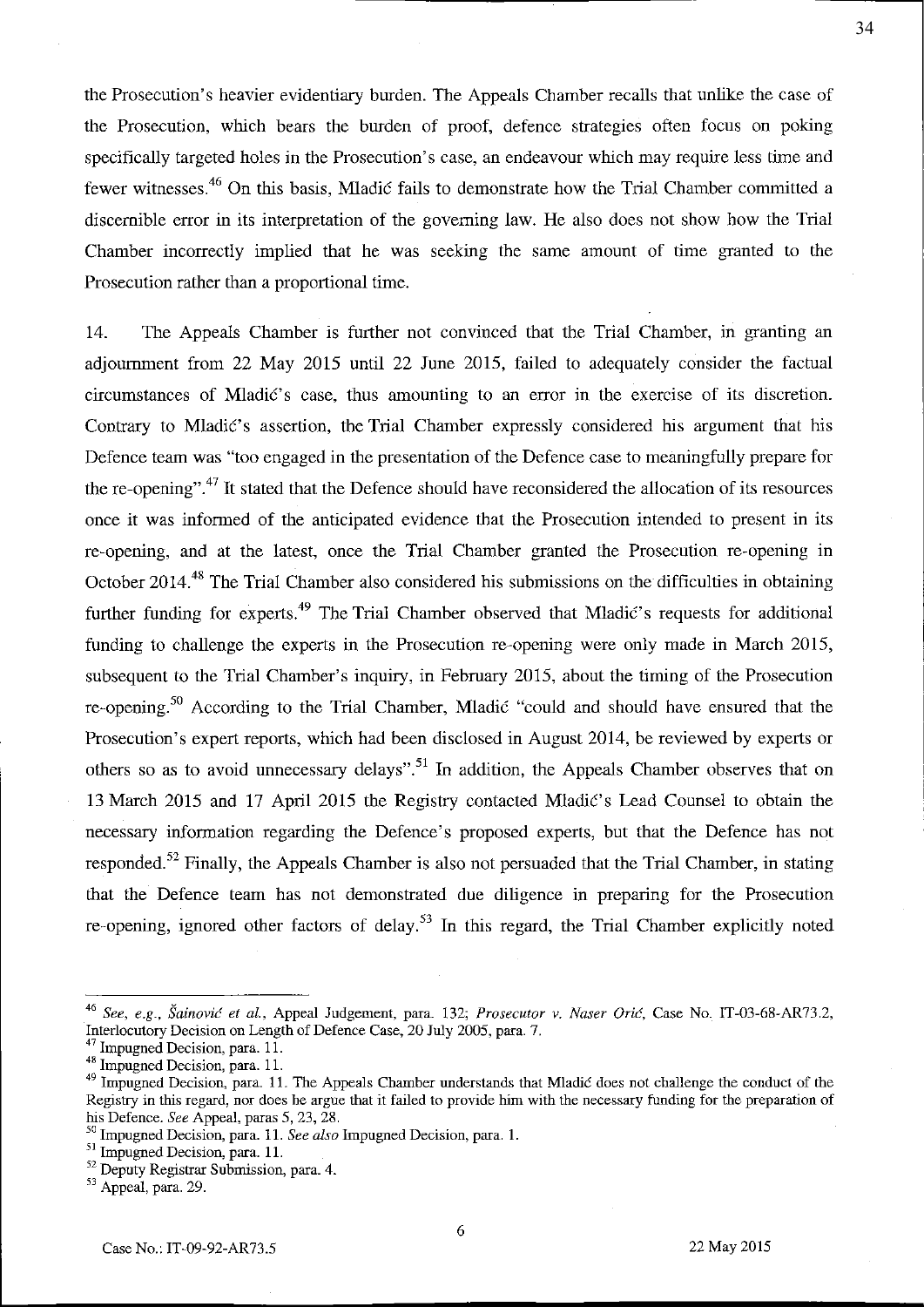pending matters, including the "Prosecution's Rule 92 *bis* motion related to its re-opening".54 The Appeals Chamber, therefore, finds no errors in the Trial Chamber's assessment and dismisses Mladić's arguments in this respect.

15. Mladic also does not demonstrate that the Trial Chamber failed to provide a reasoned opinion in requiring him to use the adjournment, from 22 May 2015 until 22 June 2015, to prepare his Defence witnesses and Defence case for the Prosecution re-opening. As noted above, the Trial Chamber considered that the Defence team should have started preparing for the re-opening, at the latest, when the Re-Opening Decision was issued.<sup>55</sup> In this regard, the Appeals Chamber notes that at the time of the filing of the Re-Opening Motion, in August 2014, the Prosecution disclosed its proposed evidence for the re-opening to Mladić.<sup>56</sup> The Appeals Chamber considers that from the issuance of the Re-Opening Decision until 22 June 2015, Mladic would have had more than eight months to review and prepare for the Prosecution re-opening. In light of the foregoing, including the Trial Chamber's careful consideration of the relevant factual circumstances, the Appeals Chamber is not persuaded by Mladic's argument that the Trial Chamber erred in not providing a reasoned opinion.

16. Mladić's argument that the Trial Chamber "misapprehend [ed]<sup> $,57$ </sup> his submissions regarding the disclosure of the Tomasica-related materials is also unpersuasive. As already noted, the Prosecution disclosed materials relevant to its re-opening in August  $2014$ ;<sup>58</sup> however, the problem appeared to be related to the electronic format of the disclosure.<sup>59</sup> Accordingly, it is unclear to the Appeals Chamber how the Trial Chamber misapprehended his submissions when it stated that the disclosure issue was in relation to whether the material disclosed was "in an acceptable format". $60$ Beyond disagreeing with the Trial Chamber's characterisation of the issue, Mladic fails to demonstrate any error in this regard. The Appeals Chamber is also not convinced that the Impugned Decision was "erroneous and premature" on the basis that the Prosecution made additional disclosures following this decision.<sup>61</sup> Given the timing of the disclosures, the Trial Chamber could not have considered the materials in its Impugned Decision. In the Appeals Chamber's view, Mladic's contention in no way demonstrates that the Impugned Decision was based on a patently

<sup>&</sup>lt;sup>54</sup> Impugned Decision, paras 10, 14.

<sup>&</sup>lt;sup>55</sup> Impugned Decision, para. 11.

<sup>56</sup> Re-Opening Motion, confidential Annexes A and B.

 $57$  Appeal, para. 34.

<sup>58</sup> Re-Opening Motion, confidential Annexes A and B.

*<sup>59</sup> See* Impugned Decision, para. 12; Response, paras 14-15. *See also* Modality Request, para. 12.

<sup>60</sup> Impugned Decision, para. 12. The Trial Chamber further noted that the formatting issue had been litigated at length, including on appeal, and that the disclosure problems, which lasted for six months, were only brought to the Trial Chamber's attention in MladiC's Modality Request on 12 March 2015. *See* Impugned Decision, para 12, *referring to, inter alia, MladicDecision* of 28 November 2013.